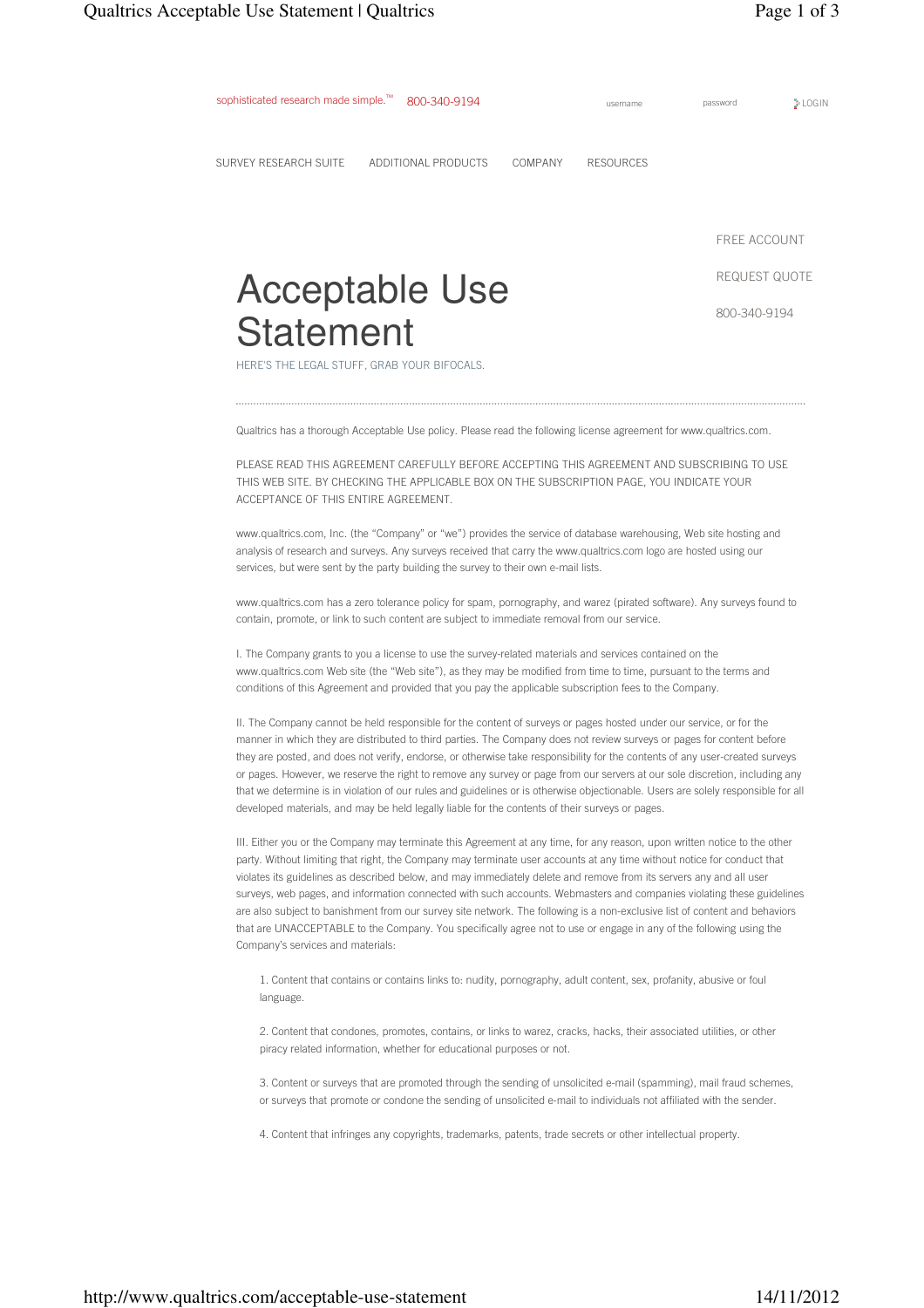5. Content that is racist or otherwise extremely offensive to others, including content that aggravates, harasses, threatens, defames or abuses others.

6. Storage of survey files, non-html content or any use that circumvents the display of advertising.

7. Having password-only, hidden, or restricted access pages other than those provided through the features of the survey administrator (all survey pages must be accessible to the Internet community at large). If you are interested in private or Password Protected Surveys, please examine our administration and upgrade options.

8. Sites that exploit images of children under 18 years of age.

9. Binary files, downloads, etc. that are not linked to an html page on the users site, such that an advertising banner is displayed. Links back to a user's survey from other sites must also link first to a survey on this Web site.

Persons who violate these guidelines or otherwise misuse this Web site or the Company's services or software are subject to legal liability and prosecution.

IV. THE COMPANY MAKES NO IMPLIED OR EXPRESS WARRANTIES, INCLUDING ANY WARRANTIES OF MERCHANTABILITY OR FITNESS FOR A PARTICULAR PURPOSE, WITH RESPECT TO ITS SERVICES OR THIS WEB SITE, including without limitation its space for hosting surveys, content, information, or products provided in conjunction with this Site. The Company and its employees and affiliates are not responsible for any deletion, alteration, or loss of data, survey, or results due to network or system outages, file corruption, accidental deletion, incompatibilities, or any other reason. The Company makes no guarantees as to server reliability, speed, or consistency, and cannot be held liable for such.

1. Users are responsible for regularly monitoring and creating backups of their own files, and agree to use the Company's resources and infrastructure at their own risk.

2. The Company and its affiliates make no guarantee of the accuracy, correctness, or completeness of any information on these web pages, surveys, databases, or results and are not responsible for any errors or omissions arising from the use of such information; any failures, delays, or interruptions in the delivery of any content or services contained on our servers; or losses or damages arising from the use of the content or services provided by the Company.

3. The Company and its parent company reserve the right to include traffic generated by all web sites it hosts in its overall accounting of page views, unique users, and other usage measures. This includes providing web traffic measurement companies with all URLs hosted by the Company for use in their projection of the Company's and its parent company's overall traffic.

4. The Company may also link to or include on its Web site resources and information provided by third party partners and providers. We do not guarantee the reliability of this information, nor does the inclusion of this information imply our recommendation of these services; it is merely provided to assist you in the creation of your Web site and provide added value to our service.

5. You agree to indemnify and hold harmless the Company and its affiliates against any and all claims and expenses, including attorneys' fees, arising from the use or misuse of the Company's services and this Web site. This expressly includes your responsibility for any and all liability arising from the violation or infringement of copyrights, trademarks or other proprietary rights and from the use of any libelous or unlawful material contained within your survey or Web site.

6. THE COMPANY DISCLAIMS ANY LIABILITY FOR DAMAGES CAUSED BY ITS SERVICES OR THE CONTENTS OF THIS WEB SITE, UNLESS DUE TO ITS INTENTIONAL WRONGDOING. THE COMPANY'S TOTAL LIABILITY FOR ANY CLAIM OR DAMAGE ARISING OUT OF OR RELATED TO ITS SERVICES OR WEB SITE IS LIMITED TO YOUR DIRECT DAMAGES, WHICH SHALL NOT EXCEED THE FEES YOU HAVE PAID TO THE COMPANY. IN NO EVENT SHALL THE COMPANY BE LIABLE FOR LOST PROFITS, LOST DATA, INTERRUPTIONS OF BUSINESS, OR ANY INCIDENTAL OR CONSEQUENTIAL DAMAGES ARISING OUT OF THE USE OF OR INABILITY TO USE THIS WEB SITE OR THE COMPANY'S SERVICES OR PRODUCTS, REGARDLESS OF WHETHER THE COMPANY HAS NOTICE OF THE POTENTIAL FOR SUCH LOSS OR DAMAGE.

V. Other terms and guidelines: